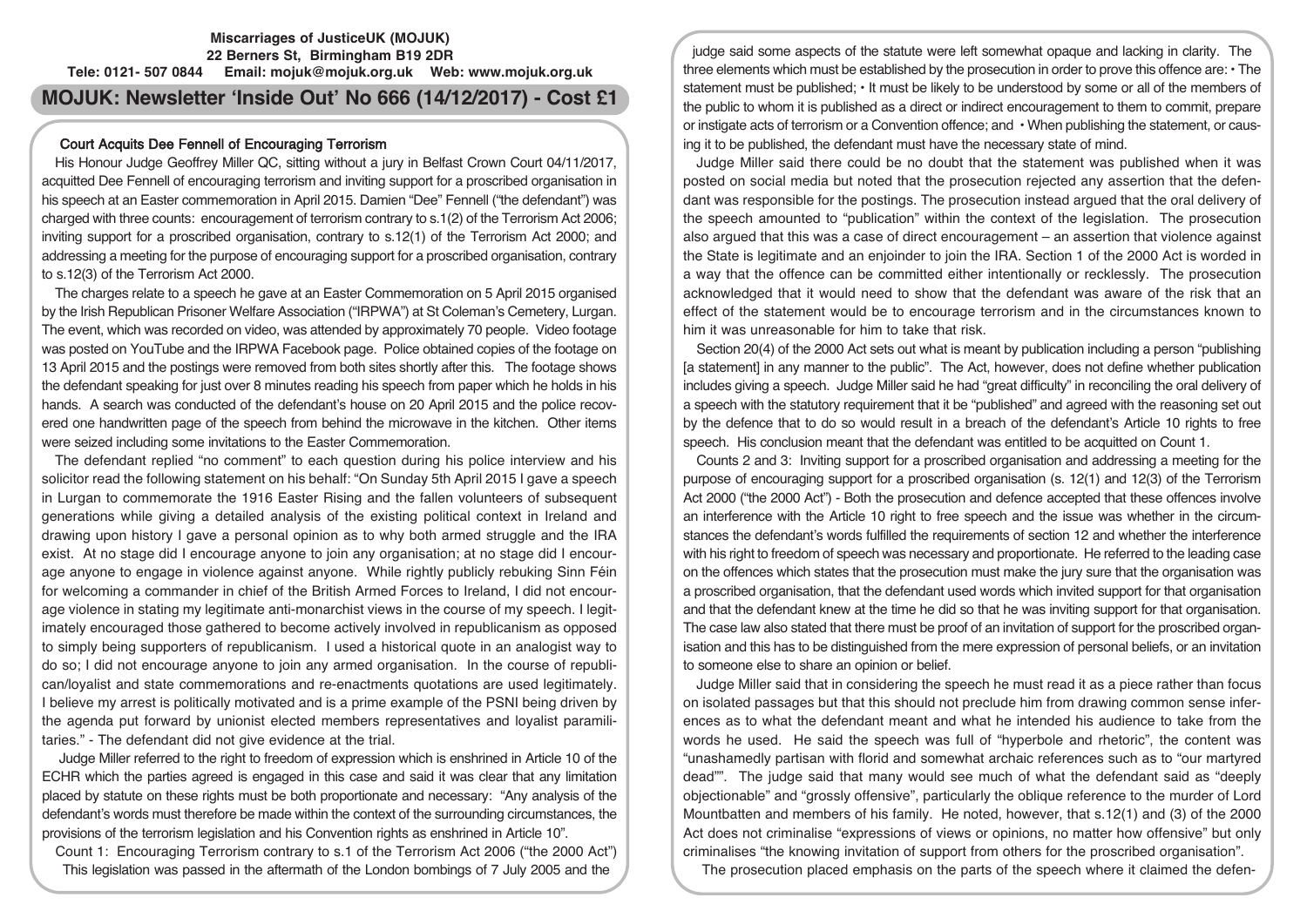dant "invites his audience to support the IRA". The first section was about the use of the "armed struggle" and the second spoke of supporting republicanism and becoming a "more active republican … to assist in building a movement that will bring us freedom". The defence countered by drawing attention to the context within which the passages appear, namely a call to action in support of the republican cause rather than a call to arms.

Judge Miller stated that he could see no ground for not drawing inferences from the defendant's refusal to give evidence, however, any inferences that could be drawn on the facts of this case would not add to the strength of the Crown case. He concluded: "However offensive the words used by the defendant might be in the ears of many right thinking members of society they were expressions of personal opinion, which did not invite or encourage support for the IRA. In these circumstances he is entitled to be acquitted on Count 2 and 3."

## Freshwater Five: CCRC Deny Access to Court of Appeal - Despite Bombshell Fresh Evidence

Five men protesting their innocence of an alleged drugs smuggling plot have been denied the help of the public miscarriage of justice watchdog CCRC, in getting their case in front of the Court of Appeal – despite powerful new scientific evidence showing the prosecution's version of events was impossible. Jamie Green, Jon Beere, Daniel Payne, Scott Birtwistle and Zoran Dresic are serving a total of 104 years in prison between them after being convicted in 2011 of a conspiracy to smuggle £53m of cocaine off the coast of the Isle of Wight. The men have always insisted they are innocent and are represented by legal charity the Centre for Criminal Appeals. Through steadfast campaigning by their families, they have become known as the 'Freshwater Five'.

On the prosecution's case, four of the men sailed out in a fishing boat in May 2010 to collect bags of cocaine thrown off the back of a container ship in the English Channel. Since no evidence of the presence of drugs was found on either vessel, the jury was presented with navigational evidence to support this claim. They were told that the men's fishing boat had crossed behind the container ship, potentially giving them the opportunity to fish out drugs. However, a leading marine GPS expert has since analysed detailed navigational data that was not available at trial and concluded that information presented to the jury was wrong. He found that, in fact, the closest the fishing boat ever got to the track of the container ship was 174m away, making the prosecution's account impossible. Despite this development, the public body responsible for reviewing potential miscarriages of justice – the Criminal Cases Review Commission (CCRC) – has declined to provide the prisoners with evidence from the police files in their case, or add its backing to the clamour of calls that the case needs to be heard again in the Court of Appeal.

The CCRC's refusal to refer the Freshwater Five's case for a fresh hearing comes amidst increasing concerns that the body is failing victims of miscarriages of justice. Set up with high hopes in the wake of the Birmingham Six and Guilford Four cases, the CCRC is now referring just 0.77% of potential miscarriage of justice cases to the Court of Appeal, down significantly from its historical average of 3.3% - a drop of 76% percent. This steep drop has spurred the creation of a new cross-party group of MPs and Lords dedicated to improving systems for preventing and overturning wrongful convictions, which met for the first time in Parliament last Wednesday. Declining resources mean that the CCRC spends just £4 on reviewing cases for every £10 it spent a decade ago. Concerns have also been raised about the CCRC's independence, with some arguing it too often takes the truth of claims by police officers and prosecutors for granted. The CCRC's current Chair, Richard Foster, formerly worked as Chief Executive of the Crown Prosecution Service.

In the Freshwater Five case, the CCRC refused to investigate suggestions of misconduct by the officers involved, despite a retired senior Serious Organised Crime Agency (SOCA) detective finding "inexplicable gaps" in surveillance records. Instead of examining the police file in its entirety, CCRC simply held meetings with officers involved with the case. Despite repeated requests, the CCRC have refused to reveal what was discussed at the meetings.

Emily Bolton, the Freshwater Five's lawyer, said of the CCRC's decision: "The CCRC's decision to not use its powers to refer this case to the Court of Appeal for hearing is baffling and perverse. It seems like the CCRC no longer has either the resources or the independence to effectively investigate miscarriages of justice. In the same week that the CCRC was finalising its decision on the Freshwater Five, the innocence project where I worked in New Orleans walked Wilbert Jones out of prison after he had served 45 years for a crime he did not commit. The evidence that he was innocent was in the police files. Had his lawyers relied on the assertions of the police about the existence of exculpatory evidence, he would still be rotting in prison. Our charity is going to make sure that does not happen to the Freshwater Five."

Suzanne Gower, the Centre for Criminal Appeals's director, who previously worked on the Hillsborough Inquests, commented: "To get to the bottom of a miscarriage of justice, you have to be able to look at all the police documentation around the event in question, not just bits and pieces. The quality of a miscarriage of justice enquiry correlates directly with how much time is spent on it, how much documentation and evidence is examined and how much boots on the ground investigation takes place. Hillsborough has shown the way – but the CCRC has apparently learned nothing from that enquiry."

#### Abject Refusal Notice From CCRC

The Criminal Cases Review Commission (CCRC) has concluded it cannot refer for appeal the drug smuggling convictions of Jonathan Beere, Scott Birtwistle, Jamie Green, Daniel Payne and Zoran Dresic. The men were tried together at Kingston-upon-Thames Crown Court on charges of conspiring to import 255 kilogrammes of cocaine. On 2 June 2011, all five were convicted of the conspiracy by a majority verdict of 11 to one. Jonathan Beere, Jamie Green and Zoran Dresic were sentenced to 24 years' imprisonment. Daniel Payne was sentenced to 18 years' imprisonment and Scott Birtwistle to 14 years' detention in a Young Offender Institution.

Mr Green and tried to appeal against sentence and conviction but were unsuccessful. Mr Dresic tried to appeal but his grounds were ineffective. Mr Birtwistle tried to appeal against his conviction but was unsuccessful. Mr Beere and Mr Payne tried unsuccessfully to appeal against their sentences. This means that, notwithstanding the Commission's decision in this case, Mr Beere, Mr Dresic and Mr Payne can still approach the Court of Appeal to seek leave to appeal against their convictions and Mr Birtwistle can still seek leave to appeal against his sentence. All five men applied to the CCRC at various points during 2014 and 2015. All were represented by the Centre for Criminal Appeals. After the initial applications, their representatives made additional submissions to the Commission on 26 separate occasions during the review (not including submissions made following the provisional decision not to refer the case which was made in February 2017).

Following a lengthy and detailed investigation into the cases which considered all of the submissions received and a number of other issues, the CCRC has not identified any new evidence or legal argument that it considers capable of raising a real possibility that the Court of Appeal would quash the convictions. For that reason, the convictions cannot be referred for appeal. The decision not to refer the case was taken by a single Commissioner.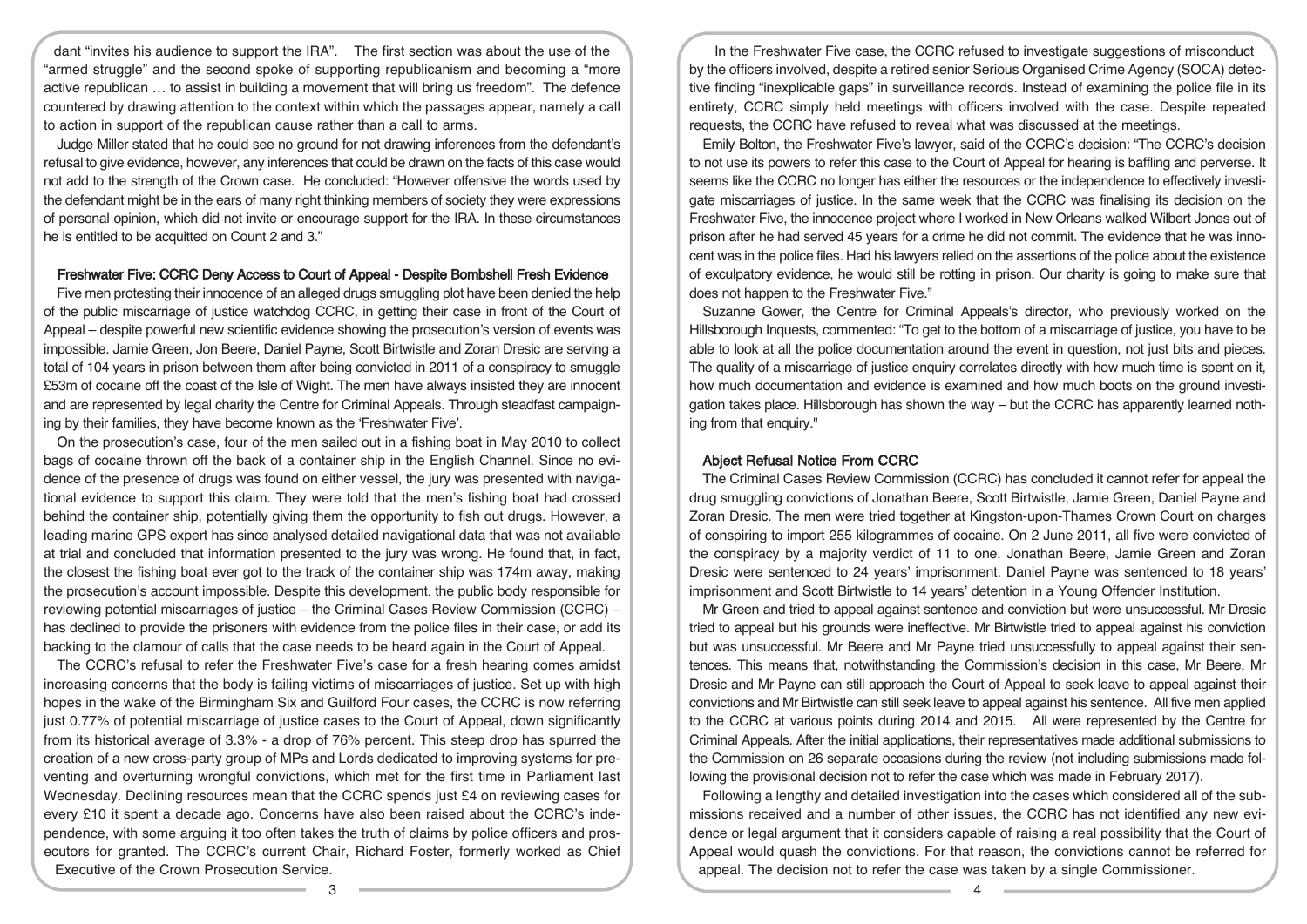The Commission's analysis of the case and its reasons for the decision are set out in detail in a 78-page document called a Statement of Reasons. That document was sent to the Centre for Criminal Appeals on 22 November 2017. Statutory restrictions on disclosure mean that the Commission cannot make its Statement of Reasons public. There are no such restrictions on the men or their representatives.

Indeed, the CCRC invites them to consider publishing the document (on the Centre for Criminal Appeals website), or making it available on request, in order that anyone following the case can understand the CCRC's review and the reasons for the decision not to refer these convictions for appeal. A number of issues relating to the case and the CCRC's review have already been discussed in public and in the media. A summary of the principal reasons why the CCRC is unable to refer the case appears at points (i) to (viii) of paragraph 192 of the Statement of Reasons. The Commission's role in relation to alleged miscarriages of justice involves applying the "real possibility test" that set out in Section 13 of the Criminal Appeal Act 1995. It says the Commission can only refer a case to relevant appeal court if: the Commission consider that there is a real possibility that the conviction, verdict or sentence would not be upheld were the reference to be made."

#### Three Inmates Cleared of Fatal Stabbing in HMP Pentonville

Three inmates have been cleared of stabbing a new father to death in a war over phones and drugs smuggled into the crisis-hit Pentonville prison. Jamal Mahmoud, 21, was killed in October last year as the 175-year-old jail struggled with overcrowding, staffing, and violent factions fighting to control the lucrative trade in contraband. During an Old Bailey trial, jurors were told CCTV which might have captured the killing on the upper floor of G Wing had been deactivated years ago. On a tour of the heavily-criticised north London jail, the jury saw a gaping hole in netting above the building designed to stem the flow of contraband by drone. The jury deliberated for more than one-and-a-half weeks to find Basana Kimbembi, 35, Robert Butler, 31, and Joshua Ratner, 27, not guilty of murder. However, the 11 men and women convicted Kimbembi of wounding Mahmoud's friend Mohammed Ali with intent to cause grievous bodily harm.

## News From SAFARI

Samantha Murray-Evans (44) has been jailed for 27 months for falsely accusing a police officer of rape when he rejected her after their one-night stand. PC Paul Morgan (52) may well have been convicted were it not for the discovery of flirtatious WhatsApp messages sent by Ms Murray-Evans after their one-night¬stand three years ago. The texts including one from Ms Murray-Evans saying 'the sex was great'. She had turned up at his home the day after but sent him aggressive messages after he asked her to leave. Prosecutor Catherine Richards said: "The messages led police to believe this was a false allegation and the matter against him was dropped." Ms Murray-Evans eventually admitted carrying out acts intending to pervert the course of justice. Judge Paul Thomas QC said her 'planned, persistent and callous' lies had ruined Mr Morgan's career and left him depressed and suicidal.

Judge Lady Scott Has Slated Police officer (known only as DC Anderson (Tayside Division, Dundee) who interviewed defendant Jake Hawkins. Lady Scott said: "I found him [DC Anderson] evasive, and in particular I found his denial that he sought to undermine the legal advice given not credible." The advice given to Mr Hawkins by his solicitor was consistently undermined by interviewing officers to the extent that he felt he could no longer trust him. Judge Lady Scott said that statements given by suspects must be "spontaneous and voluntary" and that the Crown

"had not established this interview was fair and the statements made can properly be said to be voluntary". She added that police had effectively "cross-examined" Jake during the interview, an illegal tactic, and described the interview as "wholly improper". During the interrogation, detectives had told Jake Hawkins that they were impartial - but then told him they believed he was guilty. They also deliberately lied to him during the interview, telling him that his solicitor didn't know what evidence they had against him. They repeatedly suggested to him that he should ignore his solicitor's advice, and admitted that these tactics had been used with the intent of coercing him to change his position. Judge Lady Scott stated: "It should be obvious to the police that to seek to undermine a solicitor's advice to a suspect is wholly improper." The interview evidence was ruled inadmissible in Court, and Jake was acquitted. It seems to SAFARI that this is a refreshing change from what frequently happens - when police officers use underhand or unlawful interrogation techniques to coerce suspects into making confessions - and nothing is done about it. The subject of false confessions has been researched extensively by Gisli Guojonsson, CBE (Professor of Forensic Psychology at the Institute of Psychiatry of King's College London), and it is quite clear that these can arise even as a result of mild pressure, let alone persistent, repeated and intense pressure from interviewers. Our feeling is that tactics which have been ruled to be illegal - such as cross¬examining suspects during interview - should be dealt with appropriately by our legal system, and officers who indulge in such tactics should not merely be reprimanded by a judge, but the full weight of the law should be brought down upon them. Only then will it become not worth their while to indulge in such tactics. If any SAFARI reader has had a DC Anderson of Tayside Police involved in their investigation and interviews, and if he used similar techniques to elicit a false confession, it may be worth their while informing their solicitor of this case and the Judge's findings.

From A Regular Reader: "My recent experience as a prisoner maintaining innocence: I was wrongly convicted of rape and am serving a ten-year sentence. My initial security category was B, due to sentence length. My OASys (Offender Assessment System) risk scores are low-to-medium and have not changed since my conviction. On the rare occasions when I have had contact with my Offender Supervisor (Prison Officer) or Offender Manager (Probation Officer) I have said I am happy to do any offending behaviour course they like, so long as it's clear that I'm maintaining my innocence. I've had courses put onto my sentence plan, then taken off again when I was found to be ineligible either because I maintain innocence or because my risk scores were too low. At the first opportunity, I asked to move to Category C, pointing out that the rules (PS40/2011) say that all prisoners should be in the lowest category commensurate with their risk. My risk scores were commensurate with C-cat or Dcat. The rules also say that, where a prisoner is ineligible for courses due to maintaining innocence, the prison must consider other ways in which he or she can demonstrate a reduction in risk. My behaviour and work records were excellent, and I was a volunteer literacy mentor. At my first annual re-cat, in 2015, the prison said that I would stay Cat-B because I had not demonstrated any reduction in risk. I appealed internally, and then to the Prisons and Probation Ombudsman, all to no avail. In 2016 I was again turned down, but this time I won my internal appeal. I was told by the Re-Cat Officer: "I have been asked to review the documentation, having been advised that being in denial should not stop progression. [He] could be managed in C-cat conditions." This was the same officer who had rejected me the previous year for being "in denial". Perhaps the rules (in force since 2011) are finally becoming understood! I endorse SAFARI's advice to prisoners: engage in sentence plan targets while always telling the truth about your innocence; and, if at first you don't succeed, complain, complain, complain! I'd also urge the Prison Service to make its rules clear to its staff. At present, a prisoner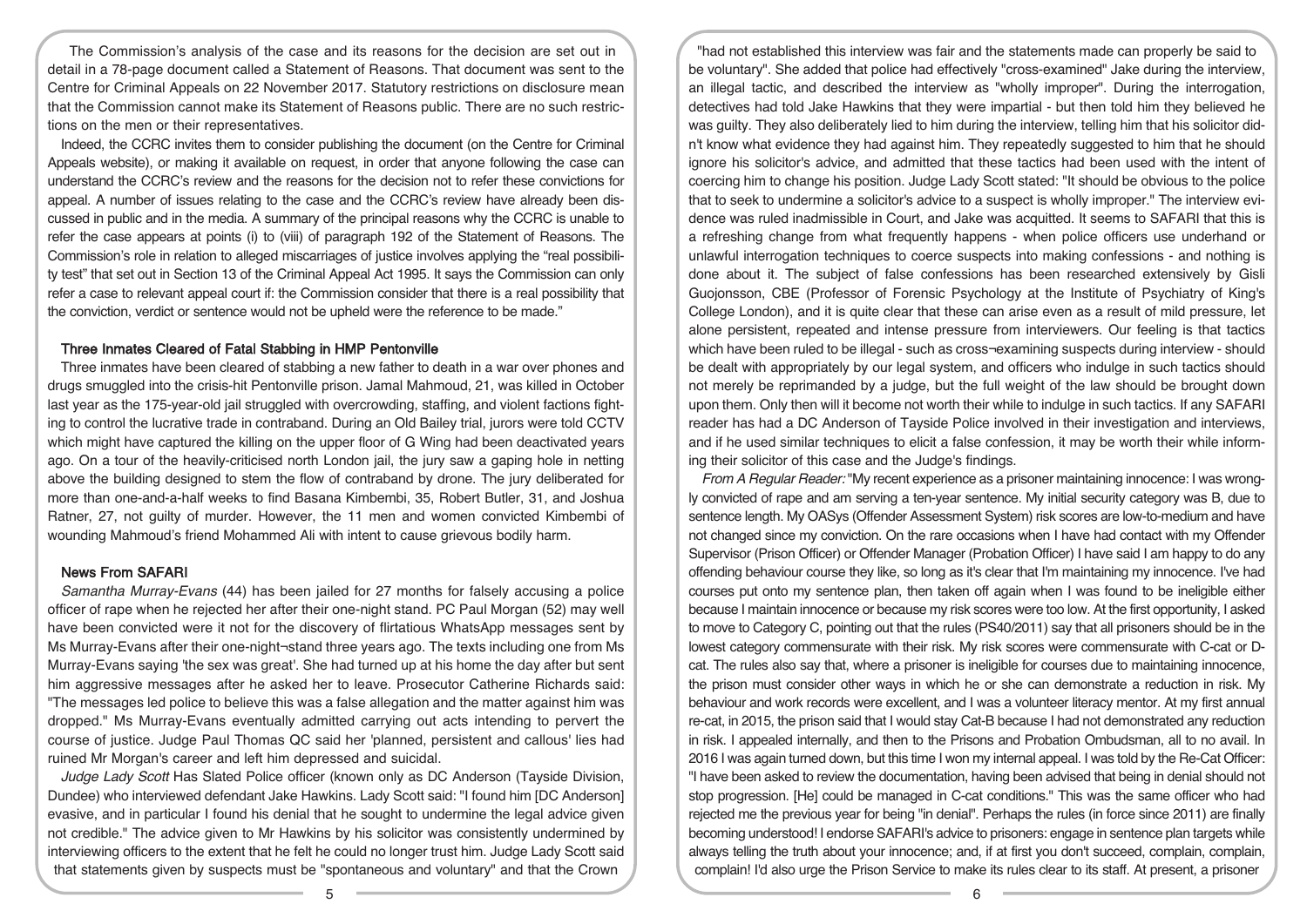who completes a course and thus achieves a small reduction to a still-quite-high risk score can qualify for aD-cat (open) prison ahead of a prisoner whose risk score has been consistently much lower but cannot be reduced further. This contradicts the section of the rules that says all prisoners should be in the lowest security category commensurate with their risk."

Ex-Lib Dem Jason Zadrozny's life is in tatters after three years of what amounts to persecution by police and the CPS. Despite knowing that his accuser was being treated with drugs which can produce delusions; despite knowing early on that Jason had no connection whatsoever to a house in which the accuser said Jason had abused him; despite having been told on the day Jason was first arrested that Jason didn't own a car in which his accuser had said he had been abused until years after the alleged event; and despite knowing that another witness who claimed to have seen Jason kissing his accuser, and also claimed to have been in the car with Jason and the accuser, had previously been convicted of perverting the course of justice, they continued to hound him. Police conduct during interviews was also improper, with Jason being subjected to homophobic attitudes. He says: "I was repeatedly asked the most explicit and intimate questions. I felt one of the officers was simply disgusted that I am gay. After listening to their questions, I felt dirty." The story of his arrest was leaked to the BBC by an unidentified Labour source (which begs the question: how did they know about it?), and to radio Mansfield 103.2 by a senior officer before any official comment was released by Police. Tony Delahunty, managing director and news editor of Mansfield 103.2, says: "This was before any official statement, and it was coming direct from Notts police. It looks now like an attempt to manipulate the media." This was just 56 days before the General Election, in which Jason would have stood as Ashfield's Lib Dem candidate, ensuring that the accusations and arrest would get maximum publicity. Added to this, Police raided the Lib Dem offices, seizing computers and mobile phones that Jason had never used, and despite there having been no suggestion that they were involved. Jason's campaign manager, Dave Hennigan, said: "Our HQ was rendered useless. They disabled our campaign." As a result of the false accusations, the leaking of the story to the media, and the seizure of the Lib Dem offices' equipment, both Jason's reputation and the Lib Dem campaign were destroyed. Jason says: "I believe the intention was to cause me maximum damage, not only politically but emotionally, to break me. Everyone assumed the worst must be true, and in our society allegations of this kind are the worst you can throw at anyone." He also says:

"All along I've wondered how I could have been charged, let alone found guilty. I'm loath to believe the police can really be so incompetent, and that it took nearly three years. The agenda seems to have been to prolong the pain as long as possible." Without any chance to clear his name Jason was forced out of the Lib Dems. He says: "I'm broke. Clearing my name has taken almost every penny I had. And I lost my chance to represent the area where I grew up in Parliament [ ... ] Now I'm left trying to pick up the threads of my life, but it's sinking in, what I've lost. In every way, I feel bereaved." It was only when the trial was actually due to begin that the CPS announced it was dropping all charges because, they said, there was "no realistic prospect of conviction." Why not be honest and drop the charges as soon as it became clear the allegations had been fabricated in the first place?

Serious questions have now been asked about the Police and CPS's handling of Jason's case. Not only did the prosecution and police know early on of all the weakness in their case, but they also chose not to disclose it to Jason's team until almost two years after his initial arrest, and even then it took another ten months before they backed down. SAFARI feels that Jason should be heavily compensated, not only for the financial costs involved (which

would have been significantly less if the undermining evidence had been disclosed earlier, or the police had investigated about the car in a timely manner) but also for the severe emotional damage that has been caused to him which will, no doubt, haunt him for the rest of his life. We also feel that the entire background and timing of this incident should be subjected to the most extensive scrutiny. If the accuser and the other witness are prosecuted - as we feel they should be - for perverting the course of justice, more light might be shed on this.

## Police Officer Who Blackmailed Member of the Public Has Sentence Increased

A police officer who blackmailed a man after photographing him visiting a sex worker has had his prison sentence increased after it was referred to the Court of Appeal as unduly lenient. Gareth Suffling was a Detective Constable at Bedfordshire police when he parked close to the place of work of a sex worker in Luton and took photos of a man arriving and leaving. Suffling, 36, put the victim's car registration plate through the police computer to track down where he lived and blackmailed him, leaving a note and a copy of the photographs. The note told him he must pay £1,000 or the pictures would be sent to family members and neighbours. The victim reported the blackmail to the police where Suffling was part of the investigating team. Officers noticed he was acting strangely and a search of the police computer found he had already searched for the victim's details under the pretence of dangerous driving. The blackmail letter was also found on Suffling's computer after he failed to fully delete it. He was originally sentenced to 18 months in prison for blackmail and misconduct in public office at St Albans Crown Court in September. He will now serve 3 years in prison. The Solicitor General Robert Buckland QC MP referred the original sentence to the Court of Appeal under the Unduly Lenient Sentence scheme. Speaking after the hearing the Solicitor General said: Suffling was in a position of trust when he carried out these offences and his letter of blackmail was nothing short of menacing. This increased prison sentence shows that anyone caught using their position in public office to commit a crime will be punished.

#### Families at Inquests Should Get Funding if Police do, Says Chief Coroner

Owen Bowcott, Guardian: Bereaved relatives should be granted legal aid at inquests in which the government pays for lawyers to represent police officers or other state employees, the chief coroner has urged. Judge Mark Lucraft QC's recommendation in his first annual report will add to the growing pressure on the government to grant special funding to families seeking justice in controversial cases such as deaths in police custody, in prison or while waiting for an ambulance. Among his proposals for changes to the law, Lucraft's report, published on Thursday, proposes that the lord chancellor, David Lidington, "gives consideration to amending the exceptional funding guidance (inquests) so as to provide exceptional funding for legal representation for the family where the state has agreed to provide separate representation for one or more interested persons".

The chief coroner noted that in "a small number of inquests" the family of the deceased wish to have representation but do not have the means to pay for it themselves and are unable to obtain legal aid funding. "In some cases, one or more of the agencies present such as the police, the prison service or ambulance service, may be separately represented," he explained. "In some of these cases, individual agents of the state such as named police officers may also be separately represented. While all of these individuals or agencies may be legally represented with funding from the state, the state may provide no funding for representation for the family." The "inequality of arms may be unfair or may appear to be unfair to the family", Lucraft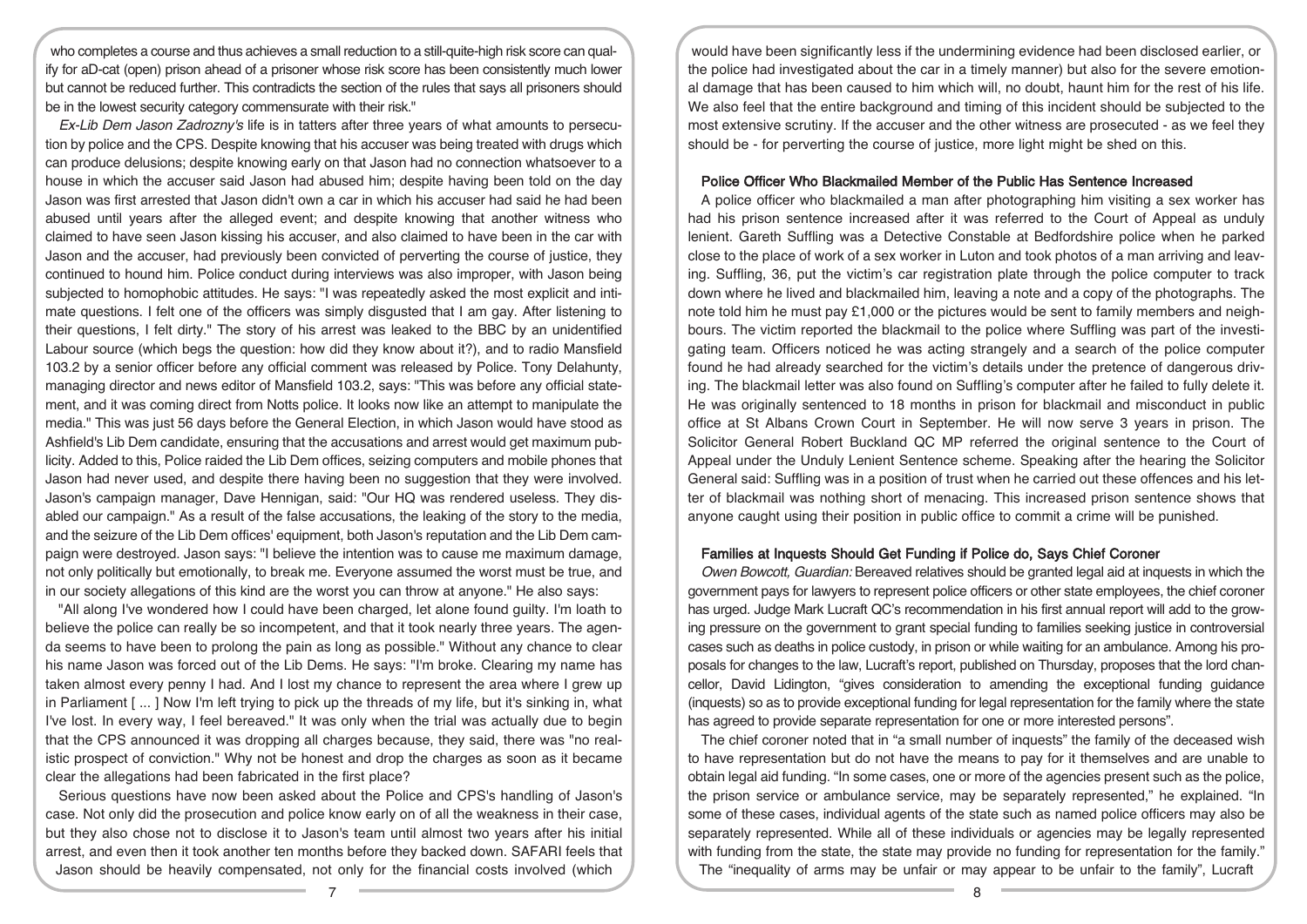observed. "It may also mean that the coroner has to give special assistance to the family Deborah Coles, the executive director of the charity Inquest, which supports relatives at coroners' courts, welcomed the report. "The new chief coroner has supported the call for legal aid," she said. "We now have unequivocal evidence that this needs to happen. The government can no longer fail to act. We have had former chief coroners, the Angiolini report into deaths in police custody and the report by the chair of the Hillsborough Independent Panel all calling for bereaved families to have legal representation in deaths related to the state or its agencies. It's now time for the government to make this a political priority. Access to justice should not be determined by your financial situation. These families perform a public service in scrutinising the deaths that have occurred. It's for the benefit of all of us." The government has previously argued that the relative informality of inquests and their inquisitorial, as opposed to adversarial, nature does not, save in exceptional cases, require bereaved families to be legally represented. A Ministry of Justice spokesperson said: "It is vital that inquests are sympathetic to the needs of the bereaved." They said ministry guidance on legal aid was changed in November "to ensure that the starting presumption is that it should be available for representation at an inquest".

#### Women Prisoners Caught In 'Cycle of Victimisation'

Jon Robins, 'The Justice Gap': Almost six out of 10 women in prison have been victims of domestic violence, according to a new study identifying links between experience of abuse and offending. According to the Prison Reform Trust, women in prison have often been victims of much more serious offences than those of which they have been convicted. More than half of women in prison (53%) report having experienced emotional, physical or sexual abuse as a child compared to 27% of men; and 57% report having been victims of domestic violence.

The Government is intending to transform the approach to tackling domestic abuse through its Domestic Violence and Abuse Bill. 'Many women in prison have been victims of much more serious offences than the ones they are accused of, with a growing body of research indicating that women's exposure to physical, emotional and sexual abuse, including coercive control, is for some a driver of their offending,' says the PRT report. According to the group, a key difference between women and men in prison is that 'family relationships tend to be a protective factor for men'; however, for women relationships are 'more often a risk factor'. Baroness Corston's study of women in the criminal justice system published in 2007 found that coercion by male partners and relatives was 'a distinct route into criminality and prison for some women'.

According to the offender assessment system used by prisons and probation to assess risk and need, more than two thirds of women in custody or managed in the community by the National Probation Service (67%), and 61% of those managed in the community by the community rehabilitation companies, indicated that they had been victims of domestic violence. Over a third of these women claimed to have a problem with their current partner. Of young women offenders in custody, four out of 10 have suffered violence at home and under a third (30%) have experienced sexual abuse at home.

Almost six out of 10 women surveyed in HMP Bronzefield, the largest women's prison since the closure of HMP Holloway, (58%) said they had experienced domestic abuse and more than one third (34%) said they were experiencing it at the time they were sent to prison. The report also noted that imprisoning women resulted in 'an estimated 17,240 children being separated from their mothers each year'. Fewer than one in 10 children were cared for by their father when a mother went to prison and only 5% remained in their own homes.

'It is time for concerted action to help break the cycle of victimisation and offending that blights the lives of too many women and their children,' commented Jenny Earle, director of the Prison Reform Trust's programme to reduce women's imprisonment. 'Our recommendations have been developed in consultation with women who have been personally driven to commit crimes by violent partners, and the services that support them. If implemented we would see both a reduction in the incidence of domestic abuse and fewer women unnecessarily imprisoned.'

The report called for a provision under the Domestic Violence and Abuse Bill for 'an effective defence' for women whose offences arose from coercion within an abusive relationship and where women used reactive violence against a primary aggressor. It also called on the Sentencing Council to ensure courts take account of the vulnerabilities of women affected by domestic abuse as well as the impact of imprisonment on them and their families. It also recommended that the police, prosecution, probation and the courts make 'routine' inquiries into women's histories of domestic abuse to 'ensure informed decision making'. It proposed that police triage and diversion schemes for women involved in low level offending should not exclude women accused of domestic abuse offences; and that Police and Crime Commissioners should place 'clear expectations' on the police to improve their response to women offenders affected by domestic abuse including through out of court disposals.

## MoJ Scraps Legal Aid Restrictions for Victims of Domestic Violence

Owen Bowcott, Guardian: Time limits preventing victims of domestic violence from obtaining legal aid for court hearings will be scrapped from January, the Ministry of Justice has announced. The heavily criticised restrictions, which have resulted in large numbers of women confronting abusive ex-partners without representation, will also be relaxed to accept evidence from victim support organisations. The changes deliver on signals that the system would be reformed given by the MoJ and revealed by the Guardian earlier this year. Confirming the new guidelines for the Legal Aid Agency, the justice minister, Dominic Raab, said: "We have listened to victims' groups and carefully reviewed the criteria for legal aid for victims of domestic abuse in family cases. "These changes make sure that vulnerable women and children get legal support so their voice is properly heard in court."

Legal aid has usually been available to victims of domestic violence and child abuse, or those deemed at risk, as long as they could provide evidence of abuse within the past five years. Removal of the five-year limit and admission of fresh categories of evidence will help large numbers of women and some men who have been deprived of legal advice and representation in family court disputes over custody and contact with children. The narrow evidence requirements were first imposed under the Legal Aid, Sentencing and Punishment of Offenders (Laspo) Act of 2012. The MoJ has launched a broader, formal review of the impact of the legislation on access to justice.

Statements from domestic violence support organisations and housing support officers will in future be accepted as evidence of past abuse, as well as those from social services, law enforcement agencies and medical professionals. Earlier this year the government announced a £17m fund to support 41 projects across the country to tackle violence against women and girls. Steve Hynes, the director of the Legal Action Group who has campaigned against legal aid cuts, welcomed the change: "It's taken a long time because of the general election and other delays. I'm very pleased they have made the announcement. "They realised it's a priority. It wasn't working. Women who experienced domestic violence were not qualifying [for representation]. The amount of civil legal aid granted has fallen by 80% since Laspo was introduced."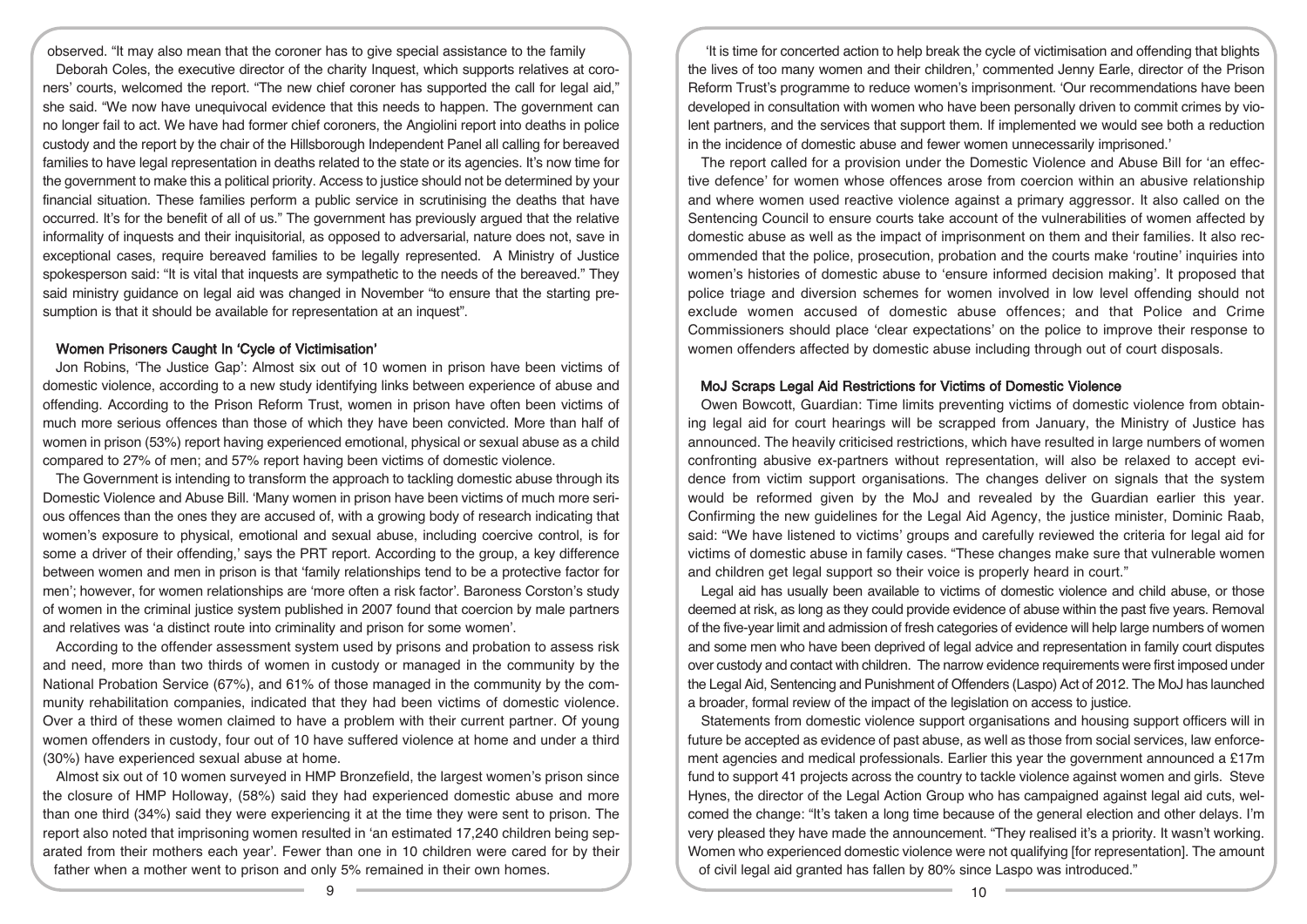Elspeth Thomson, chair of the legal aid committee at the family law organisation Resolution, said: "We've been calling for changes to the evidence gateway since Laspo was implemented in 2013 and welcome this news. Parliament has committed to protect victims of domestic abuse so ministers have a duty to ensure that those who need legal aid are able to access it. "These changes, made in consultation with Resolution and others, are a step in the right direction, allowing the justice system to better support at-risk and vulnerable people at perhaps the most difficult time of their lives – when the family unit is breaking down. Ultimately, these are real people, not statistics, and we must protect them and their access to the justice system."

Estelle du Boulay, the director of the Rights of Women, said: "The changes … will make a significant difference to women experiencing or at risk of domestic abuse to access legal aid in private family law cases. The previous system was so clearly unjust, leaving many genuine survivors unable to access the legal aid they were entitled to, because the evidence requirements were narrow, onerous and unrealistic. We fought the government through the courts to bring in these reforms. We are particularly grateful to the many women survivors who provided testimony that enabled us to prove our case. Their voices have finally been listened to today."

Cris McCurley, a family law lawyer at the law firm Ben Hoare Bell who has sat on the independent advisory group helping the MOJ throughout the review process, said: "In spite of the UN convention on the elimination of discrimination against women committee ruling that the [UK] government had to urgently review and ensure victims of violence would get legal aid for private family law proceedings in October 2013, these changes have only come about as a result of the hard work, dedication and courage of Rights of Women in pursuing their case against the MOJ on domestic violence eligibility for legal aid all the way to the court of appeal." The president of the Law Society of England and Wales, Joe Egan, said: "Legal aid is a lifeline for those who have suffered abuse. It is often the only way someone can bring their case before the courts. Today's positive decision is the end result of work the Law Society and other organisations have been doing with the MoJ for many months." Sophie Walker, the leader of the Women's Equality party, said: "The Ministry of Justice's decision to lift these damaging restrictions on legal aid is welcome – and long overdue. "Too many women have been denied justice over the last seven years as a result of the government's short-sighted cuts."

## Prison Inspectors Given Powers to Alert Minister to Urgent Problems

Alan Travis, Guardian: The justice secretary, David Lidington, has unveiled a series of measures that the government hopes will urgently tackle failing prisons in England and Wales. From Thursday 30th November 2017, the chief inspector of prisons has been given new powers to alert the justice secretary directly of any urgent and severe problems he finds during a jail inspection. This "urgent notification protocol" requires the minister to publish an action plan within 28 days to tackle the concerns raised. A team of specialists will also be assembled to ensure immediate action is taken and implement a longer-term plan to ensure sustained improvement. The stronger inspection powers had been part of the prisons and courts bill that was dropped after the Conservative government lost its Commons majority in the general election. However, the protocol – which covers both private and public jails – has been agreed without the need for legislation by Lidington, HM Prison and Probation Service, and inspectors. Peter Clarke, the chief inspector of prisons, said the new process should provide an effective and speedy response to the most serious incidents and circumstances.

Clarke's recent reports have documented an alarming deterioration of conditions in English

and Welsh prisons, including high levels of violence, increasing drug use and record levels of assaults and self-harm. Lidington said: "Openness and transparency are powerful instruments of change and I believe we should be accountable so the public can see exactly what we are doing to turn prisons into safe places where offenders can change their lives. "A team of specialists will now respond when HM Inspectorate of Prisons (HMIP) trigger urgent notification to urgently drive improvements and ensure that prisons are safe, secure and providing a regular regime. To implement these action plans and improve safety, the recruitment of an additional 2,500 prison officers is key and we are already halfway towards reaching that target."

Clarke said Lidington had accepted that he and his successors would be held accountable for delivering an "urgent, robust and effective response to when HMIP assesses that treatment or conditions in a jail raise such significant concerns that urgent action is required." Clarke said it was the responsibility of the prison service , and not inspectors, to implement and monitor improvements. "HMIP will take account of a range of factors to decide when, in the judgment of the chief inspector, a prison should next be inspected. If for any reason an HMIP recommendation is not accepted, we would expect the rationale to be explained and published." Under the protocol the chief inspector will decide at the conclusion of an inspection whether there are significant concerns that need to be brought to the attention of the secretary of state. Formal notification will be made within seven days and a letter detailing the concerns will be published 24 hours after it has been sent privately.

## HM Chief Inspector of Prisons Welcomes new 'Urgent Notification' Agreement

Peter Clarke, HM Chief Inspector of Prisons, has welcomed a new process allowing him to publicly demand urgent action by the Secretary of State for Justice to improve jails with significant problems. Commenting after the Secretary of State for Justice David Lidington announced a new 'Urgent Notification' protocol, Mr Clarke said: "I welcome the new 'Urgent Notification' protocol which the Secretary of State for Justice has announced. This has the potential to be an important outcome of prison inspections, and to strengthen the role of HM Inspectorate of Prisons. Our job is to report on the treatment and conditions experienced by prisoners, and these new arrangements should mean that in the most serious cases there will be an effective and speedy response. In particular, I welcome the principle of transparency and accountability underpinning this new protocol. The Secretary of State has accepted that he and his successors will be held publicly accountable for delivering an urgent, robust and effective response when HMIP assesses that treatment or conditions in a jail raise such significant concerns that urgent action is required. The protocol requires the Secretary of State to respond to an urgent notification letter from HM Chief Inspector of Prisons within 28 days. The Chief Inspector's notification and the Secretary of State's response will both be published."

Mr Clarke said HMIP supported the inclusion of measures in the Prisons and Courts Bill to require greater accountability and transparency in the response to HMI Prisons' recommendations. "We regretted the fact that the provisions in the Bill relating to prisons were lost after the general election, but welcomed the commitment by the Secretary of State to achieve their objectives so far as possible without legislation. The Urgent Notification process announced this week is the culmination of many months of discussions between HMIP, the Ministry of Justice and HM Prison and Probation Service (HMPPS)." Explaining the impact of the new arrangement, which is incorporated into the existing protocol through which HMIP inspects prisons, Mr Clarke added: "Whenever the new process is invoked, we will expect swift and effective action to be taken in response. However, the implementation and monitoring of improvements is a clear responsibility of HMPPS, not the Inspectorate. HMI Prisons will take account of a range of factors to decide when, in the judge-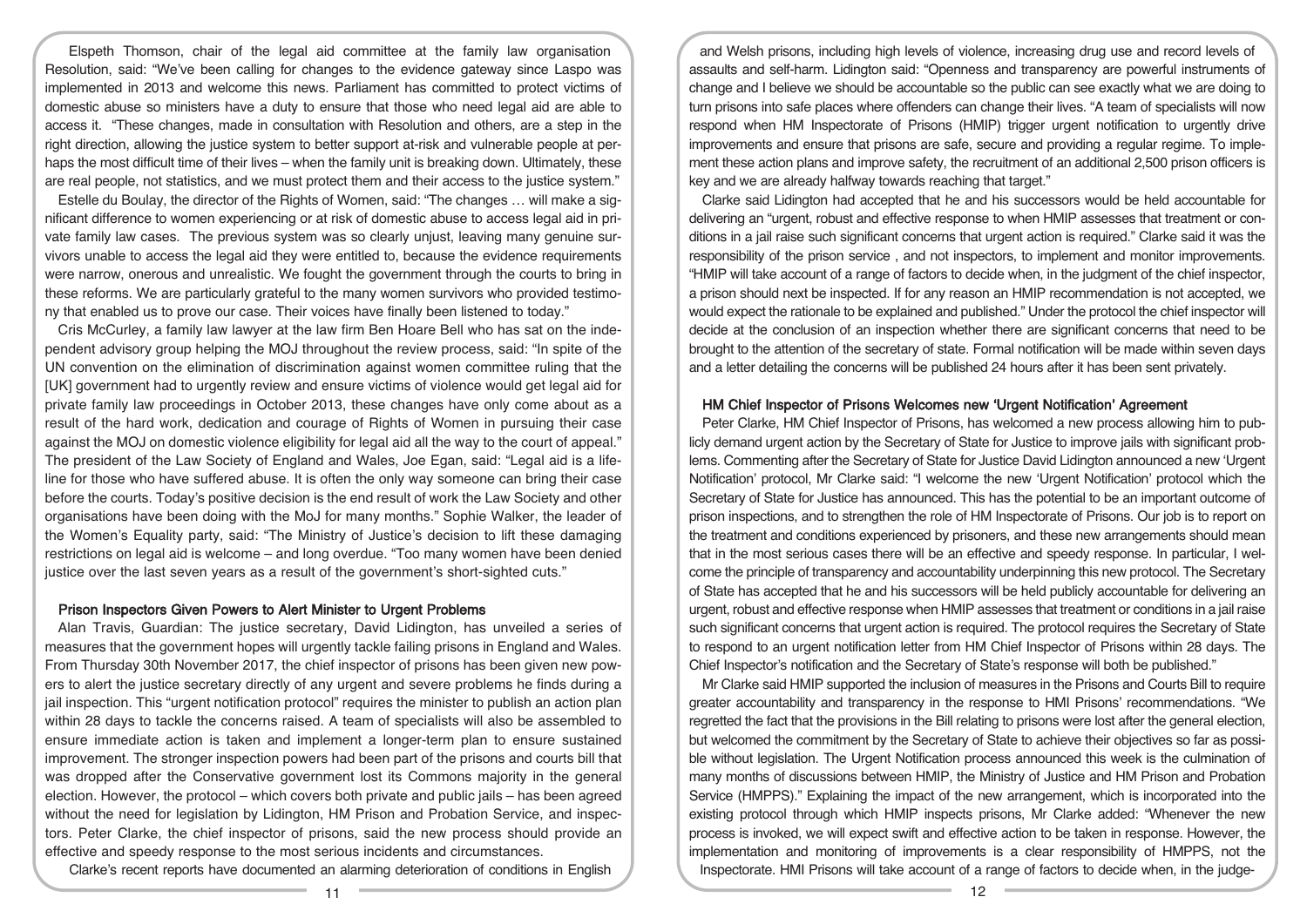ment of the Chief Inspector, a prison should next be inspected. If for any reason an HMIP recommendation is not accepted, we would expect the rationale to be explained and published."

Q: Was the previous system of inspections, followed by a report and recommendations, too slow? A: HMIP places great importance on fairness and rigorous fact-checking in its reports, to ensure the evidence on which we base recommendations is sound. Currently, the process from inspection to published report takes around 18 weeks. That said, there is nothing in the current system to prevent the leadership of a prison, and HMPPS/MoJ, from starting to take urgent action to address serious problems raised in an inspection. Inspectors share their major concerns with the jail's leadership at the end of the inspection, supported by a written copy of the main findings. HMIP's concern has not been so much about the speed of the system but rather that recommendations are either not acted on at all, or are inadequately addressed.

Q: How will the urgent notification process work in practice?

A: The test will be whether an inspection raises significant concerns that in the judgement of the Chief Inspector need to be brought to the attention of the Secretary of State. That judgement will be made after the conclusion of an inspection, and formal notification made to the Secretary of State within 7 days. 24 hours after the letter has been sent privately, it will be published on the HMIP website and distributed to the media and through social media. The letter will be supported by the end-of-inspection briefing material shared with the prison. These notes will also be made public.

Q: Why can't HMIP monitor work to improve a jail subject to an urgent notification.

A: HM Inspectorate of Prisons does not have the capacity continuously to monitor the prisons we inspect. This is the clear responsibility of line management from HMPPS. HMIP resources are fully committed to carrying out more than 80 inspections each year of prisons and other places of detention.

Q: When will the prison subject to an urgent notification be re-inspected?

A: In line with current practice, the timing of inspections will remain a matter for the judgement of the Chief Inspector. Some inspections may be announced, though the vast majority are currently unannounced. The monitoring of UN action plans is a matter for HMPPS but the action plan would, plainly, be something HMIP looks closely at in any repeat inspection.

Q: How many urgent notifications will there be?

A: In an ideal world, there wouldn't be any because treatment and conditions in all our prisons would meet acceptable standards. Sadly, though, that has not been the case in recent years and conditions – particularly relating to prisoner safety – have deteriorated alarmingly in some prisons. However, it is simply not possible to predict the number of urgent notification letters. It will depend on the circumstances in a jail and the judgement of the Chief Inspector.

#### People With Mental Illness Let Down By Criminal Justice System

Jon Robins, 'The Justice Gap': Mental health experts, not the police, should be identifying vulnerable people, according to a report by the human rights group JUSTICE which also calls for specialist prosecutors to make charging decisions. The group backs the Law Commission's recommendations that the test of fitness to plead and fitness to stand trial should be 'placed on a statutory footing'; the insanity defence be amended to a defence of 'not criminally responsible by reason of a recognised medical condition'; and called for further review of the defences where mental capacity is in issue 'taking into account the difference between substantial and total lack of capacity'. Andrea Coomber, director of JUSTICE, said that there

were 'fundamental problems' with the criminal justice system's response to vulnerability and 'too few people receive reasonable adjustments to enable them to effectively participate in their defence'. According to JUSTICE people in the criminal justice system were 'far more likely to suffer from mental health problems than the general population'.

Sir David Latham, chair of the JUSTICE working party and former chairman of the Parole Board, said vulnerability should be properly identified and 'where identified, properly approached so that the person either receives reasonable adjustments to give them the capacity to effectively participate in their defence, or if appropriate, is not prosecuted'. 'Where a person is diverted from prosecution or prison, suitable and effective treatment and support must be available to ensure that the person remains outside of the criminal justice system,' he said.The report referenced a 1998 study that found that 90% of the prison population had one or more of the five psychiatric disorders (psychosis, neurosis, personality disorder, hazardous drinking and drug dependence). The group quoted more recent research that, when prisoners were screened on arrival, almost one in four (23%) had some prior contact with mental health services. According to the National Institute for Health and Care Excellence, around 60% of prisoners had personality disorders, compared to 5% of the general population; 11% of those serving community sentences had psychotic disorders compared to 1% of the general population; and 76% of female and 40% of male remand prisoners had a common mental health disorder. The National Appropriate Adult Network estimates that 'between 11-22% of arrested adults are mentally vulnerable' and need the help of an appropriate adult.

Justice report in brief: 1. The investigative stage: Mental health experts, not police officers, should be identifying people with vulnerability as a result of mental ill health or learning disability; 2. Decision as to charge or prosecution: A specialist prosecutor should be appointed for each CPS area to make charging decisions in cases of vulnerability; 3. Pre-trial and trial hearings: Magistrates' courts, youth courts and the Crown Court should have a dedicated mental health judge; 4. Legal capacity tests: A capacity based test of fitness to plead and fitness to stand trial, placed on a statutory footing should be available in all courts and the "insanity" defence should be amended to a defence of 'not criminally responsible by reason of a recognised medical condition'; 5. Disposal and sentencing: A sentencing guideline on mental health and vulnerability should be created and a broader range of disposals made available.

#### The Law is an Ass: Eight Donkeys Jailed For Eating Flowers Outside Prison

Zoe Drewett for Metro.co.uk: Eight donkeys were kept in prison for four days after they chomped on some expensive plants. Don't worry, the animals have now been given bail. The cheeky chaps were orignally detained for allegedly eating thousands of pounds worth of plants that were supposed to go outside the Urai Jail in the Jalaun district of the northern Indian state of Uttar Pradesh. They had reportedly munched their way through 500,000 Indian ruppees (around £5,800) worth of plants left outside. The prison's head officer R.K. Mishra told Indian media: 'These donkeys had destroyed some very expensive plants which our senior officer had arranged for planting inside jail. 'Despite warnings the owner let loose his animals so we detained the donkeys.' But they did not inform the donkeys' owner, named only as Kamlesh, what had happened to his livestock and he was not present to see the animals being apprehended. Kamlesh spent several hours frantically searching for the donkeys before being tipped off as to their whereabouts, Indian press claims. When he approached jail bosses about his detained donkeys, they refused to let them go. It was only after he enlisted the help